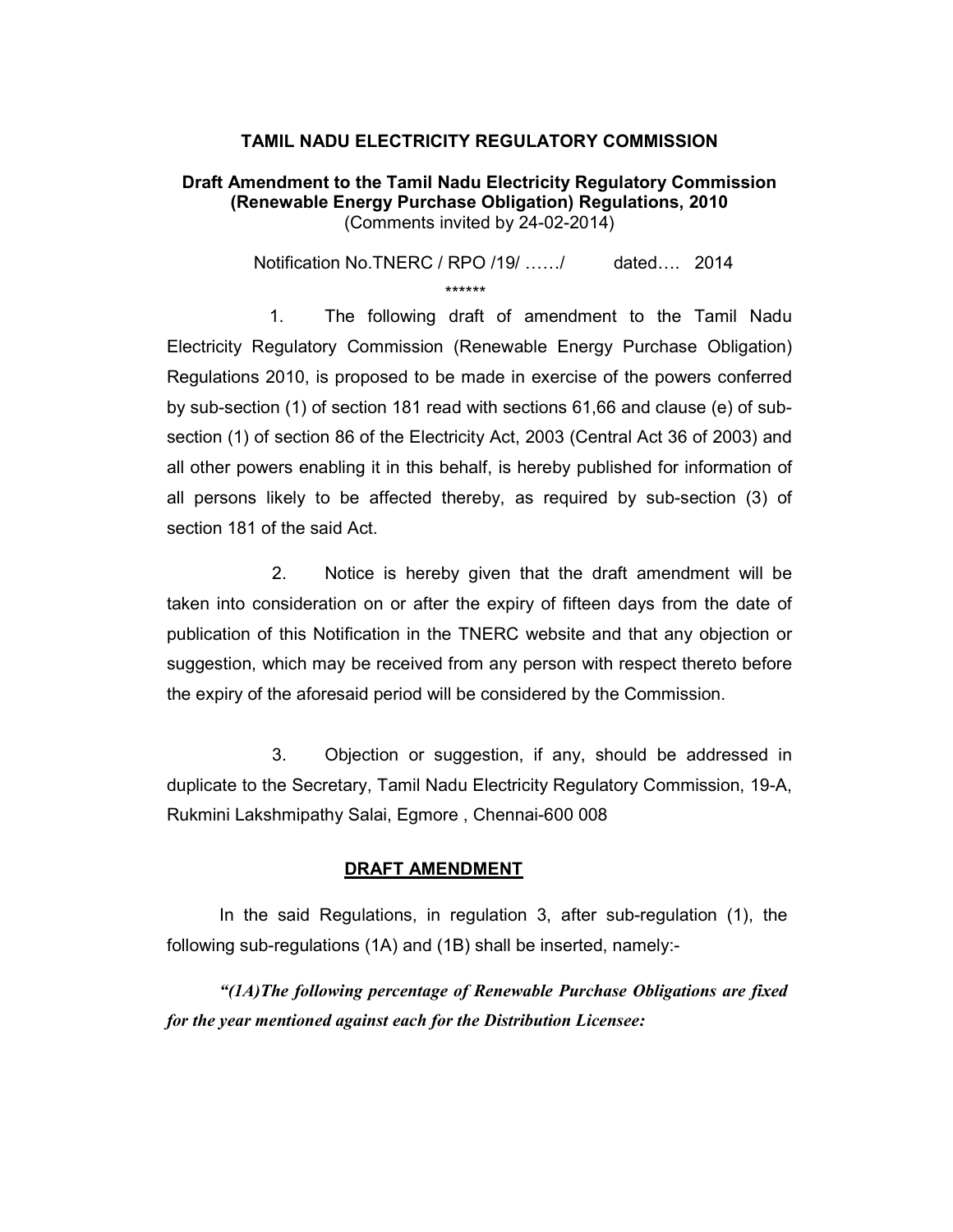| Sl.No.            | Year    | Minimum Quantum of<br>total renewable<br>purchase obligation in<br><i>percentage.</i><br>(in terms of energy in<br>kWh | Minimum quantum of solar<br>renewable purchase<br><i>obligation in percentage out</i><br>of the total renewable<br><i>purchase obligation</i><br>mentioned in column (3).<br>(in terms of energy in kWh) |
|-------------------|---------|------------------------------------------------------------------------------------------------------------------------|----------------------------------------------------------------------------------------------------------------------------------------------------------------------------------------------------------|
| $\left( l\right)$ | (2)     | (3)                                                                                                                    | $\left( 4\right)$                                                                                                                                                                                        |
| 1                 | 2014-15 | 11.00%                                                                                                                 | $2.00\%$                                                                                                                                                                                                 |
| 2                 | 2015-16 | 11.00%                                                                                                                 | $2.00\%$                                                                                                                                                                                                 |

Explanation: The Renewable Purchase Obligations specified for the year 2011-12 in sub-regulation (1) should be applicable for the year 2012-13 and 2013-14 for the Distribution Licensee.

(1B) Enforcement of Renewable Purchase Obligations on captive and open access consumers is subject to outcome of the cases filed in the relevant judicial forums"

(By the order of the Tamil Nadu Electricity Regulatory Commission)

(S.GUNASEKARAN) **Secretary**